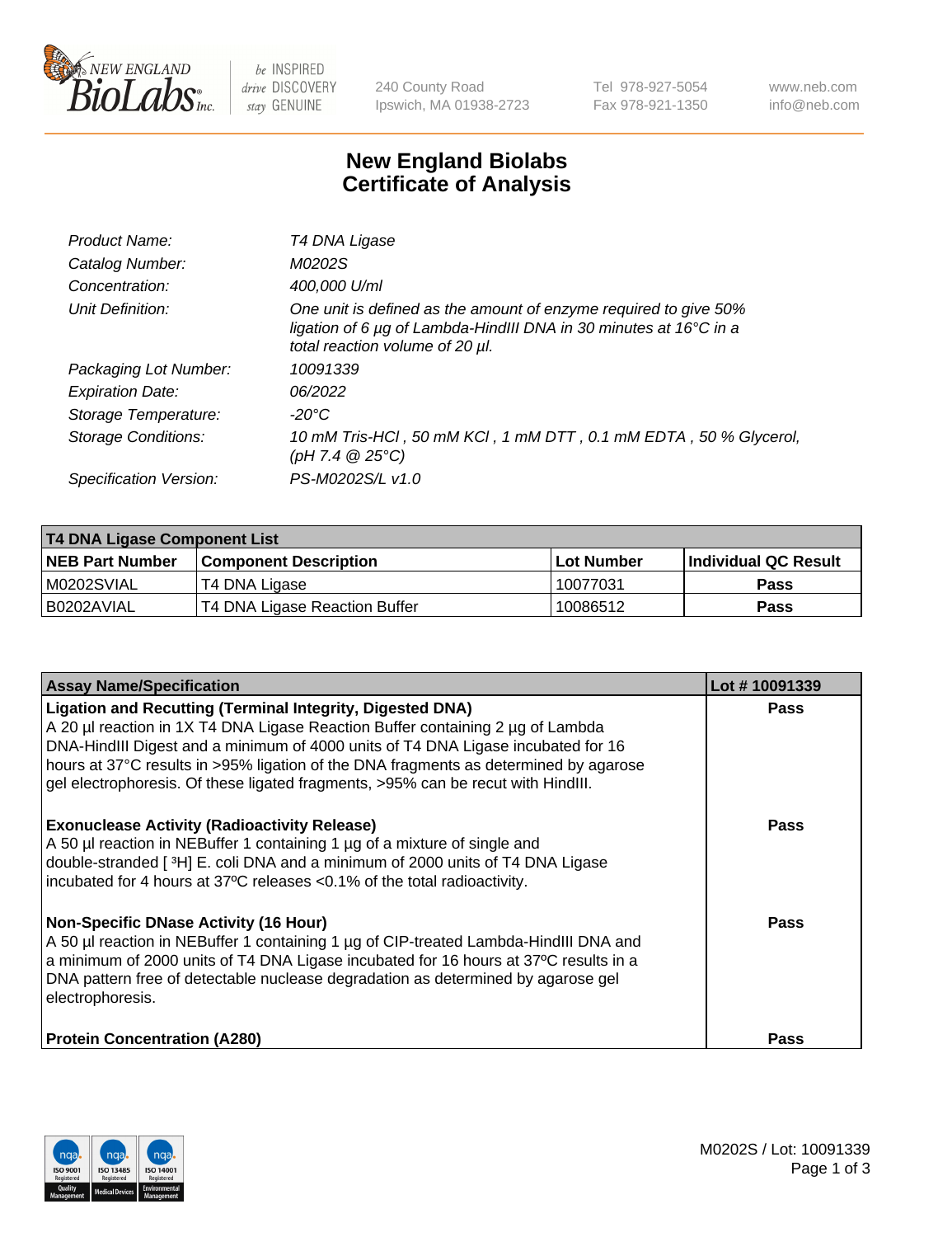

be INSPIRED drive DISCOVERY stay GENUINE

240 County Road Ipswich, MA 01938-2723 Tel 978-927-5054 Fax 978-921-1350

www.neb.com info@neb.com

| <b>Assay Name/Specification</b>                                                                                                                                                                                                                                                                                                                                                                             | Lot #10091339 |
|-------------------------------------------------------------------------------------------------------------------------------------------------------------------------------------------------------------------------------------------------------------------------------------------------------------------------------------------------------------------------------------------------------------|---------------|
| The concentration of T4 DNA Ligase is 0.4 mg/ml +/- 10% as determined by UV<br>absorption at 280 nm. Protein concentration is determined by the Pace method using<br>the extinction coefficient of 57,675 and molecular weight of 55,292 daltons for T4<br>DNA Ligase (Pace, C.N. et al. (1995) Protein Sci., 4, 2411-2423).                                                                                |               |
| <b>Protein Purity Assay (SDS-PAGE)</b><br>T4 DNA Ligase is ≥ 95% pure as determined by SDS-PAGE analysis using Coomassie Blue<br>detection.                                                                                                                                                                                                                                                                 | Pass          |
| qPCR DNA Contamination (E. coli Genomic)<br>A minimum of 2000 units of T4 DNA Ligase is screened for the presence of E. coli<br>genomic DNA using SYBR® Green qPCR with primers specific for the E. coli 16S rRNA<br>locus. Results are quantified using a standard curve generated from purified E. coli<br>genomic DNA. The measured level of E. coli genomic DNA contamination is ≤ 1 E. coli<br>genome. | Pass          |
| <b>RNase Activity (Extended Digestion)</b><br>A 10 µl reaction in NEBuffer 4 containing 40 ng of a 300 base single-stranded RNA<br>and a minimum of 1 µl of T4 DNA Ligase is incubated at 37°C. After incubation for 16<br>hours, >90% of the substrate RNA remains intact as determined by gel electrophoresis<br>using fluorescent detection.                                                             | Pass          |
| <b>Single Stranded DNase Activity (FAM-Labeled Oligo)</b><br>A 50 µl reaction in CutSmart® Buffer containing a 20 nM solution of a fluorescent<br>internal labeled oligonucleotide and a minimum of 10,000 units of T4 DNA Ligase<br>incubated for 16 hours at 37°C yields <5% degradation as determined by capillary<br>electrophoresis.                                                                   | <b>Pass</b>   |
| <b>DNase Activity (Labeled Oligo, 3' extension)</b><br>A 50 µl reaction in CutSmart® Buffer containing a 20 nM solution of a fluorescent<br>labeled double-stranded oligonucleotide containing a 3' extension and a minimum of<br>10,000 units of T4 DNA Ligase incubated for 16 hours at 37°C yields <5% degradation<br>as determined by capillary electrophoresis.                                        | Pass          |
| <b>DNase Activity (Labeled Oligo, 5' extension)</b><br>A 50 µl reaction in CutSmart® Buffer containing a 20 nM solution of a fluorescent<br>labeled double-stranded oligonucleotide containing a 5' extension and a minimum of<br>10,000 units of T4 DNA Ligase incubated for 16 hours at 37°C yields <5% degradation<br>as determined by capillary electrophoresis.                                        | Pass          |
| Double Stranded DNase Activity (Labeled Oligo)<br>A 50 µl reaction in CutSmart® Buffer containing a 20 nM solution of a fluorescent<br>labeled double-stranded oligonucleotide containing a blunt end and a minimum of                                                                                                                                                                                      | Pass          |